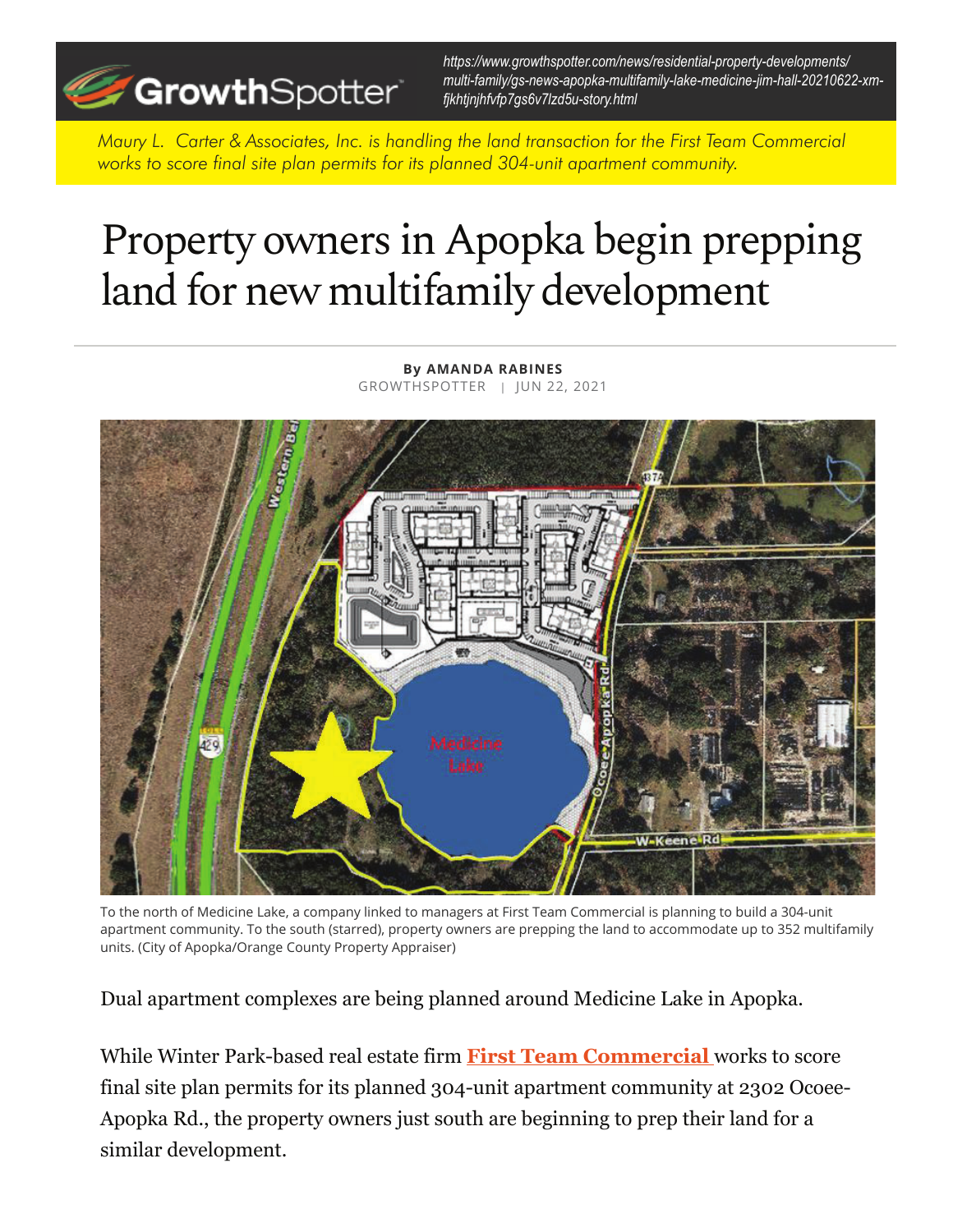According to an application submitted in Apopka, property owners David and Michelle Leon are seeking to change the future land use designation of 17.85 acres to allow for a new apartment complex with entitlements to build up to 352 multifamily units.

Currently, the maximum allowable use on the site would be 211 residential dwelling units. The Leons appointed planning consultant Jim Hall of **Hall Development Services** to change the current land use to High-Density Residential 25 (HDR-25), allowing a developer to build an additional 141 units.

David and Michelle Leon have owned the land for 20 years. The couple purchased the property in 2001 for \$325,000, records show.

The property is located on the west side of Ocoee-Apopka Road and Keene Road intersection, less than a mile away from the AdventHealth Apopka hospital at 2100 Ocoee-Apopka Road.



MULTI-FAMILY RESIDENTIAL DEVELOPMENTS

Two separate multifamily developments are being planned in Ocoee and Apopka

MAY 28, 2021 AT 4:47 PM

Of the roughly 18 acres, about 14 acres are considered developable, according to application documents.

In a statement submitted to city planners, Hall said a PUD will be proposed after the map amendment and prior to transmittal hearings. Hall confirmed the plans are meant to accommodate future multifamily development but did not respond to questions regarding a future purchaser and developer.

Just north of the site, on 16.5 acres north of Medicine Lake, First Team Commercial plans to build a seven-building, garden-style apartment community. The property owners are related to the family members that founded Herman J. Heidrich & Sons, a prominent fruit and produce business that grew into Florida's largest shipper of fresh fruit in the 1960s.